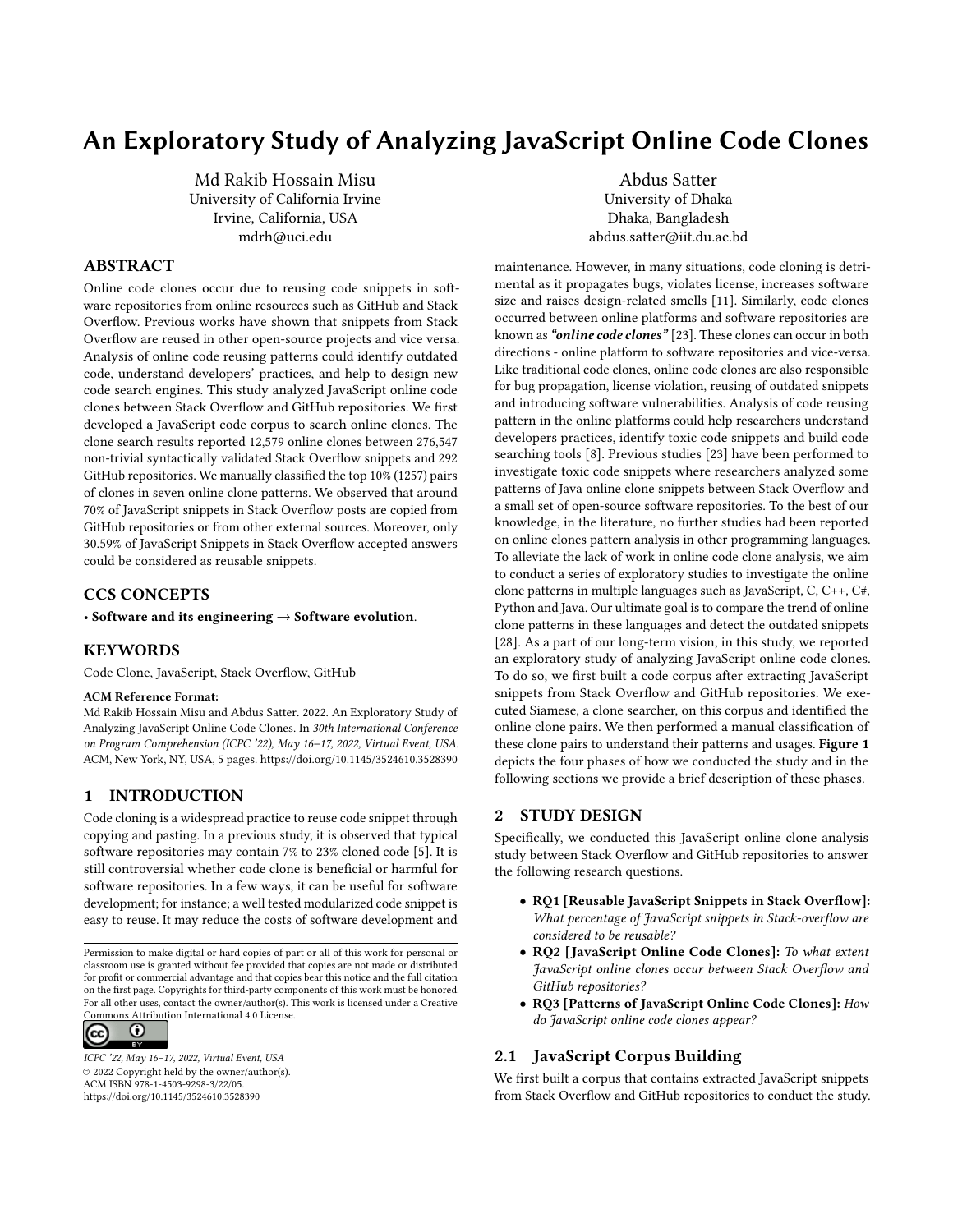<span id="page-1-0"></span>

Figure 1: Four Phases of JavaScript Online Clone Pattern Analysis

2.1.1 Stack Overflow JavaScript Snippets. As a part of Stack Exchange Network [\[19\]](#page-4-6), a regular data dump of Stack Overflow is created in a large  $xml$  file. The data dump contains the whole collection of Stack Overflow posts and their answers. To collect the snippets, we first downloaded the latest data dump of Stack Over-flow posts [\[21\]](#page-4-7). In the downloaded **xml** file, code snippets are found inside  $\langle code > ... \langle Code > tag \rangle$  and snippets can be extracted from the value of this tag. To do so, we identified all the Stack Overflow posts that are tagged with the keyword "javascript". However, we were only interested in extracting the reusable JavaScript snippets. Therefore, we decided to extract the code snippets that were only found in the accepted answer of any post. We did this because the accepted answer of a post more likely contains useful code snippets, and most of the time, these accepted snippets are voted and reused by other developers. Researchers considered the accepted answers snippets in many empirical studies[\[27\]](#page-4-8) [\[23\]](#page-4-3) and they also emphasized the reusability of the accepted answers [\[22\]](#page-4-9) [\[15\]](#page-4-10). Hence, we located the accepted answer and then extracted the JavaScript snippets. Finally, we collected in total 2,829,309 JavaScript snippets from Stack Overflow accepted answers.

2.1.2 GitHub JavaScript Repositories. GitHub produces some metrics to represent how a repository evolves and how other developers interact with it. For instance, star represents the number of positive feedback a repository gains from other developers, and it also refers to the popularity of a repository. In this part, we aimed to create a collection of popular open-source JavaScript repositories from GitHub. Before including any repository in our corpus, we set a popularity criterion. For instance, we only considered those JavaScript repositories with the highest number of stars. According to our selection process, we utilized the GitHub Search API to query the JavaScript repository. We also ranked the search result by the forks count, which exhibits how many other developers used it. We have selected the top 300 repositories from the ranked query result and crawled all the default branches (master or main) for those repositories. However, we found that in 8 repositories, the default branch was gh-pages that hosts repository documentation site. Therefore, we discarded them and used the downloaded 292 repositories in our corpus. These repositories represent a statistically sound sample for our study. However, a repository might contain many duplicate "\*.js" files [\[13\]](#page-4-11) and additionally it might contain "node\_modules" or "lib" directory which includes the dependent library files. These files are not the actual part of a repository, and considering these files during the analysis can lead our findings in another direction. We identified all the "node\_modules" directories and the duplicate files in the repositories and removed

Table 1: Statistics of JavaScript Code Corpus

<span id="page-1-1"></span>

| Corpus                     | Language               | Files  | Blank             | Comments   | LOC.       |
|----------------------------|------------------------|--------|-------------------|------------|------------|
| SO Snippets                | JavaScript   $276,547$ |        | 771.508           | 376,809    | 5.476.143  |
| <b>GitHub Repositories</b> | JavaScript             | 62.191 | 2,127,778         | 2.888.517  | 12.253.701 |
| Total                      |                        |        | 339,023 7,976,477 | 11,199,368 | 61,828,665 |
|                            |                        |        |                   |            |            |

them using  $rdfind$  [\[24\]](#page-4-12). Overall we removed 416 "node modules" and we deleted in total 51,016 duplicate files. These numbers are very significant as considering these duplicate files might alter our findings. In the next step, we validated all the snippets and files.

## 2.2 Validating Syntax

In the Stack Overflow JavaScript snippets and GitHub repository collections, many snippets might not be syntactically correct and not even purely written in JavaScript. JavaScript is widely used in web development as a scripting language, and consequently, JavaScript snippets can be embedded inside XML or HTML tags. During clone searching, the presence of XML and HTML in any snippet might alter the search result. Hence, we had to keep only the syntactically validated snippets and JavaScript source files in the corpus to have a correct clone search result. We used a popular JavaScript linter named ESLint[\[9\]](#page-4-13) [\[26\]](#page-4-14) to validate JavaScript syntax. By utilizing ESLint, we were able to collect 276,547 syntactically valid Stack-Overflow snippets and 62,191 JavaScript source files in 292 GitHub repositories. To have an overview of collected snippets and files, we computed the LOC of the whole JavaScript corpus with cloc. Table [1](#page-1-1) shows the overall statistic of our developed corpus.

#### 2.3 Online Clone Searching

To search online clones in our developed corpus, we utilized Siamese [\[22\]](#page-4-9), a highly scalable clone searcher. We incorporated with Siamese because it outperformed in clone searching compared to other stateof-the-arts clone detectors such as SourcererCC [\[25\]](#page-4-15), NiCad [\[6\]](#page-4-16). Additionally, in the literature, it is the matured clone searching tool that's infrastructure allowed us to develop JavaScript language extensions to search clones in the JavaScript corpus. Utilizing the extended version of Siamese, we searched cloned snippets with the configuration of method level granularity having a size of greater or equal to ten lines [\[12\]](#page-4-17). The clone searching phase includes two steps. (i) First, we performed indexing in GitHub repositories source files to build an inverted index of method-level snippets. (ii) We used Stack Overflow snippets as queries and searched them in the inverted index with the same method level granularity. Upon completion of searching, Siamese reported 12579 clone pairs.

#### 2.4 Manual Classification

In this phase, we conducted a manual investigation on Siamese's top 10% reported clone pairs (1257). Our goal was to classify the clones pairs in various online clone patterns. For this purpose, we were inspired by the process as Ragkhitwetsagul et al. [\[23\]](#page-4-3) followed in their toxic code analysis study. They proposed seven patterns of online code clones based on how the clones were spread in the various online platforms. A summary of these seven online clones patterns [\[23\]](#page-4-3) is listed in Table [2](#page-2-0) . Here, GitHub to Stack Overflow  $(GH \Rightarrow SO)$  represents the clone pairs where a snippet is copied from GitHub to Stack Overflow. The evidence of such copying can be found in the description/comments of the Stack Overflow snippet. Similarly, Stack Overflow to GitHub ( $SO \Rightarrow GH$ ) represents the opposite direction of copying a snippet from Stack Overflow to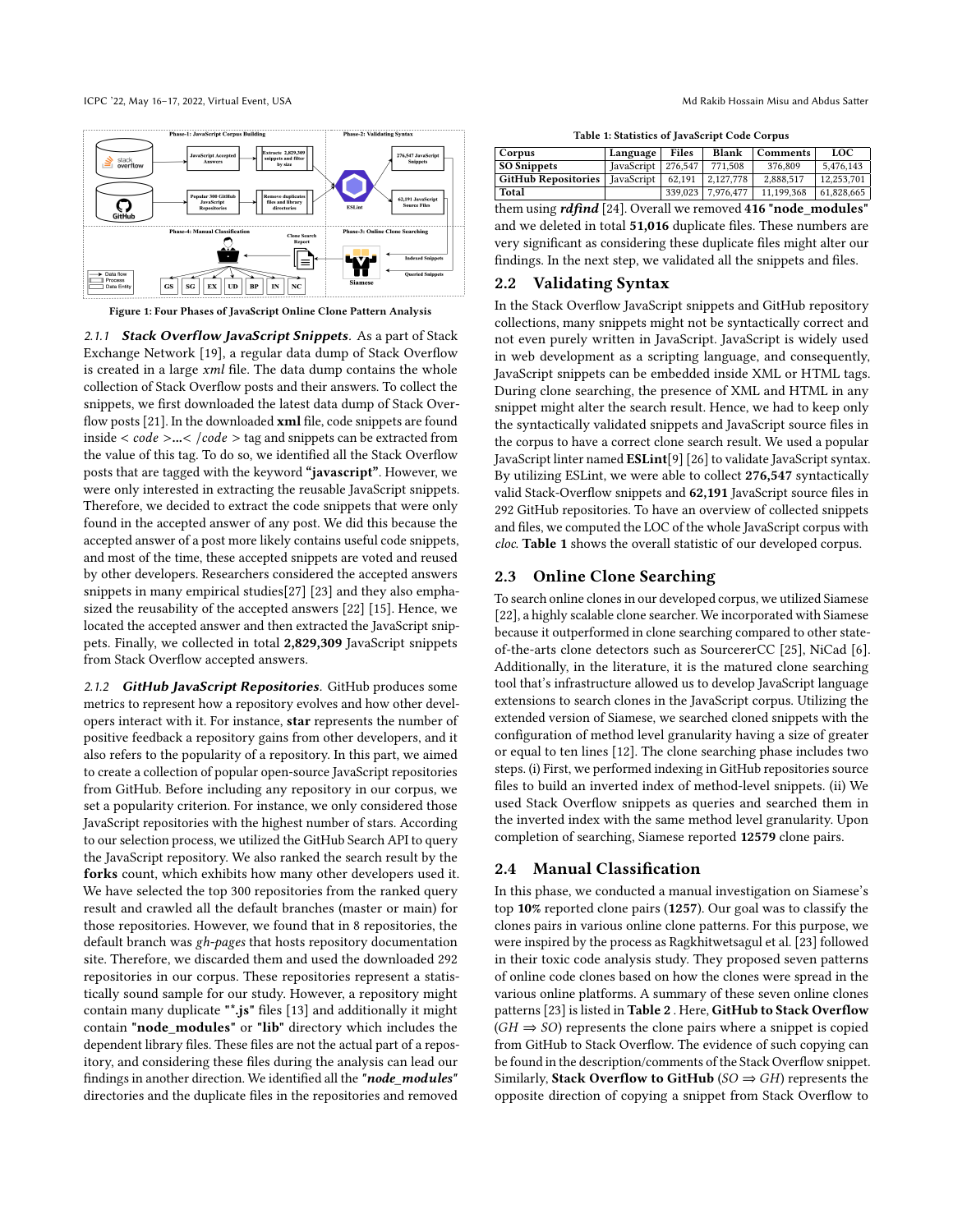<span id="page-2-0"></span>An Exploratory Study of Analyzing JavaScript Online Code Clones ICPC '22, May 16–17, 2022, Virtual Event, USA

Table 2: Online Code Clones Pattern [\[23\]](#page-4-3)

| Patterns  | Description                                                  |
|-----------|--------------------------------------------------------------|
| <b>GS</b> | Copied from GitHub to Stack Overflow ( $GH \Rightarrow SO$ ) |
| SG        | Copied from Stack Overflow to GitHub $(SO \Rightarrow GH)$   |
| EX        | Copied from an external source to Stack Overflow/GitHub      |
| UD        | Copied from an external source outside the project (unknown) |
| <b>BP</b> | Boiler-plate or IDE auto-generated, framework scaffolding    |
| IN        | Inherited methods or similar interface implementation        |
| NC        | Not Clones                                                   |

GitHub. The evidence is found in GitHub snippet with commenting the link of Stack Overflow question. Pattern EX (External Sources) refers to copying a snippet from other external sources such as blogs, forums, tutorials and using them in Stack Overflow or GitHub repositories. Pattern UD (Unknown Direction) represents a clone pair for which we could not have sufficient information to identify its origin. The major difference between EX and UD is that in UD, we could not identify the direction and any external source of its origin. However, EX contains the external direction of the snippet's origin. Then, BP (Boiler-Plate) refers to clone pair containing boiler-plate snippets which were generated by IDE, external frameworks, or scaffolding. Pattern IN (Inheritance/Interface) exposes the clone pair containing identical code snippets due to overriding the same interfaces or inherited methods. The last pattern NC (Not Clones) represents the false-positive clone. To accelerate the classification process, we developed a simple web application [\[10\]](#page-4-18) that helped us to view the snippets side by side and browsed the original snippet if required. We also stored the classification results and the feedback for further analysis and validation.

## 3 RESULTS

To answer RQ1, we utilized only the extracted Stack-Overflow snippets. Then to answer RQ2, we considered the number of reported and manually validated true-positive clones pairs. The findings of online clone pattern analysis are reported in the answer of RQ3.

## 3.1 RQ1: [Reusable JavaScript Snippet in Stack Overflow]

We extracted in total 2,829,309 JavaScript snippets from the Stack Overflow accepted answers. Then we computed the Line of Code (LOC) of each snippet (without any comments or blank lines) by using a popular tool cloc [\[7\]](#page-4-19). Following an empirical evidence [\[5\]](#page-4-1), we then categorized all the snippets into three different classes based on their LOC. The classes are 1) Trivial  $(LOC < 4)$  2) Fair  $(4 \leq LOC \leq 6)$  and 3) Usable (6<LOC). Although, six lines of snippets are well-accepted minimum clone size in clone benchmark [\[5\]](#page-4-1), snippets of less than six lines contain a large number of boilerplate code. After the categorization, we identified that near to three quarters of JavaScript snippets in Stack Overflow accepted answers are actually Trivial snippets, about 69.41%. Besides, the presence of Fair class snippets are close to 8.42% and the Usable class snippets are 22.17%. Considering the re-usability (Fair & Usable) only 30.59% of JavaScript snippets are actually reusable snippets.

Summary: In Stack Overflow, around (69.41%) of JavaScript snippets derived from accepted answers are Trivial. Only  $(30.59\%)$ of snippiest can be considered as Reusable.

## 3.2 RQ2: [JavaScript Online Code Clones]

Initially, Siamese reported 12,579 clone snippets containing approximately 0.40% (1109) of syntactically validated Stack Overflow snippets. These snippets are associated with 138 GitHub repositories. The average ratio of the cloned line in Stack Overflow is 21.20%. During the manual investigation on the top 10% (1257) of reported clone pairs, we recognized that 802 (0.29%) Stack Overflow snippets are cloned, associated with 131 GitHub repositories. However, we identified 140 false-positive clones, which are categorized as NC (Not Clones). Therefore, after removing those NC clone pairs, the actual number of true-positive clones we found is 1117. For 1117 pairs of clones, the average ratio of the cloned line in Stack Overflow snippets is 27.11%.

Summary: Our manual investigation found 1,117 true-positive JavaScript online clones that occurred between 276,547 syntactically validated Stack Overflow snippets, and 292 GitHub JavaScript repositories.

## 3.3 RQ3: [Patterns of JavaScript Online Code Clones]

We conducted a manual classification of the 1257 clone pairs and the classification results are discussed in the following.

3.3.1 GitHub  $\Rightarrow$  Stack Overflow (GS). We investigated 615 clone pairs as GS (48.93%). It reveals that almost half of the total classified snippets were copied from GitHub repositories to Stack Overflow. It happens because of the wide usage and popularity of some JavaScript libraries. Most web applications contain JavaScript libraries such as jQuery, Bootstrap, AnularJS, d3 into their front-end or web-view. The highest number of snippets is copied from the jQuery repository. The ratio of GS clone pairs exhibits a trend that developers frequently copied JavaScript snippets from GitHub to Stack Overflow.

3.3.2 Stack Overflow  $\Rightarrow$  GitHub(SG). The number of clone pairs we classified as SG is 26 that amounts to 2.07% of the total 1257 clone pairs. The GitHub source files explicitly contain the Stack Overflow post link as comments in these pairs. However, compared to GS clones pairs, the amount of SG pairs are significantly small. One possible reason is that developers were not interested in referring the copied code snippets into their source files. Therefore, many SG clone pairs were unrecognized or even recognized as External Sources (EX) or Unknown Direction (UD).

3.3.3 External Sources (EX). We identified that 270 (21.48%) pairs of snippets were copied from External Sources. We classified the pairs EX clone pair when we could not find the origin of the Stack Overflow snippet in our GitHub repository collection. However, we located them in another online blog, tutorials, and QA sites. It is expected that both the Stack Overflow post and the GitHub source file should attribute the origin of the source. However, we would not find evidence of that. In the majority of the clone pairs, we observed that in the Stack Overflow post, developers usually added the references of the origin. However, in GitHub, this practice was rarely followed. After analyzing the code snippets (especially the source path) in many GitHub repositories, we realized that source files were derived from the lib/, library/, external/ or vendor/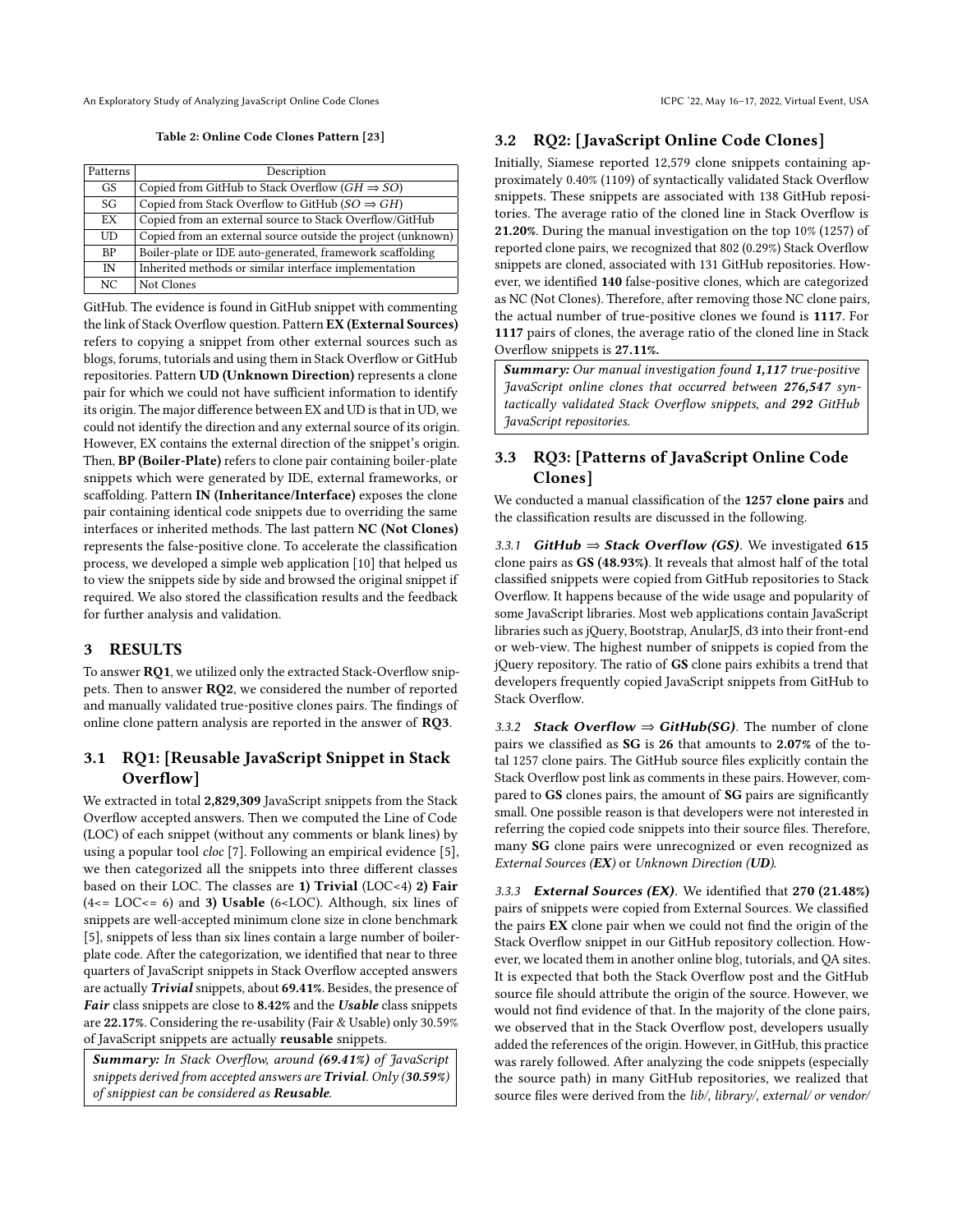external directories. Although we deleted the "node\_modules" directory still, there are some directories that contain external library files. Moreover, in many cases, developers directly import the source flies of various external libraries into their projects. Clone pairs associated with these external files produced many EX pairs.

3.3.4 Unknown Direction (UD). We classified 35 (2.78%) online clone pairs as UD because we could not find their origin from where they were copied to Stack Overflow or in the GitHub repositories. Although they are highly similar, the origin of these clone pairs could not be found even in the comment of the Stack Overflow post or GitHub source documentation. These snippets could be the possible *original* snippets written by the developers while answering a post in Stack Overflow.

3.3.5 Boiler-Plate (BP):. We tagged 159 number of boiler-plate clone pairs during the manual investigation, and it amounts to 12.65% of all clones we classified. We observed that most of the boiler-plate clone pairs are occurred due to the language internationalization and localization. Besides, frameworks such as AngularJS, React native are responsible for producing many BP clone pairs.

3.3.6 **Inheritance/Interface (IN)**. We realized that only a few clone pairs happen due to inheritance and interfaces. In our observation, we found only 12 snippets (0.95%) that were occurred because of inheritance. The reasons are JavaScript's dynamic nature, and the JavaScript does not directly support interface implementation. It is also rare to implement interfaces in JavaScript since the language design itself does not impose developers to implement an interface or override extended methods. Moreover, in JavaScript, inheritance is achieved with the function prototyping, and it mostly treats objects as functions. Because of such language features, only a few IN clone pairs were found.

3.3.7 Not Clones (NC). We identified 140 (11.14%) clone pairs as non-clone pairs. More specifically, they are false-positive clones caused by the normalization of source code identifiers. We analyzed that the uglification of JavaScript sources represents source code with parametrized tokens. Thus, it appears to be similar to normalized Stack Overflow snippets, and because of such uglification, many NC clones occurred between Stack Overflow snippets and uglified JavaScript source files in GitHub repositories.

Summary: It appears that 615 JavaScript snippets pairs were copied from GitHub to Stack Overflow. In contrast, only 26 pairs were cloned from Stack Overflow to GitHub. Besides, 270 pairs of snippets are copied from external sources to Stack Overflow. No origin was found for 35 pairs, which remained as unknown. Also, 159 number of clone pairs are investigated as the boiler-plate.

## 4 THREATS TO VALIDITY

## 4.1 Internal Validity

We only utilized Siamese for code searching purposes and its reported clone pairs in the manual classification. Hence, adopting any other clone searchers instead of Siamese may alter the findings of this study. It would be better to apply other clone detectors on our JavaScript corpus and perform clone merging to have a list of clone pairs. Unfortunately, to the best of our knowledge, other clone searchers are not compatible with search clones in JavaScript corpus

except Siamese. Besides, our corpus only contains the code snippets extracted from Stack Overflow accepted answers. We considered these snippets since these are the highly visible and functional snippets that can solve the problem. Therefore, these accepted snippets have better chances to be reused in open source projects. However, in many Stack Overflow posts, the accepted answer is not the most popular if we consider the number of votes as a popularity indicator. Therefore, considering the most voted answers might improve and alter our findings. Five graduate students have performed the manual classification of the clone pairs individually and blindly. This manual approach causes the classification to have subjective biases and human errors. However, we tried our best to reduce the errors rates during the classification by discussing controversial issues. For instance, if a pair falls into multiple patterns, we finalize it based on its votes to fall into a specific pattern.

## 4.2 External Validity

We downloaded Stack Overflow data dump released on 02-June-2020. The Stack Overflow data dump version may have minimal effect on the study since the posts are rarely updated. Users occasionally do minor modifications, for instance, a few line addition or deletion. However, our overall findings may slightly differ in newer or old releases of data dump as it may contain more or fewer posts with accepted answers. In contrast, the findings will significantly vary for GitHub repositories versions since GitHub repositories are updated frequently by the developer commits. We crawled all the GitHub repositories snapshot on 25th-July-2020. Therefore, the snippets we considered from GitHub repositories may be updated or removed in newer commits. As a result, our clone search might not recognize those snippets as cloned if any changes occurred in a particular snippet. Besides, we only consider the default branch of the repository, and in some repositories, the master or main branch is not the default or latest branch. Considering other branches except for the master or main branch might have significant effects on our findings. Replication Package: We provide all artifacts and sources to reproduce and validate the findings of our study [\[1\]](#page-4-20).

## 5 RELATED WORK

Stack Overflow helps software engineers and researchers to get quick and practical insights into a problem and how to solve it. In recent and past few years, many studies have been conducted to represent Stack Overflow's usability, practices, and knowledge for better understanding. Stack Overflow contains the most reusable code solution hence some studies focused on efficient code search through incorporating Stack Overflow snippets [\[4,](#page-4-21) [14,](#page-4-22) [27\]](#page-4-8). Many of the studies described the evolution and changed histories of Stack Overflow posts and answers [\[3,](#page-4-23) [16\]](#page-4-24). A few studies also raised the concern that using snippets from Stack Overflow would violate the licensing and make it a code laundering platform [\[2\]](#page-4-25). Research also proposed approaches to improve the unanswered question and issues related to a post [\[17,](#page-4-26) [18\]](#page-4-27). Studies have also been conducted to explore the code duplication within the Stack Overflow posts and GitHub Repositories [\[20\]](#page-4-28). Our study completely differs from all of these works since we focused more on analyzing the patterns of online clones in JavaScript. Additionally, we are working on extending the scope of our study to other popular languages.